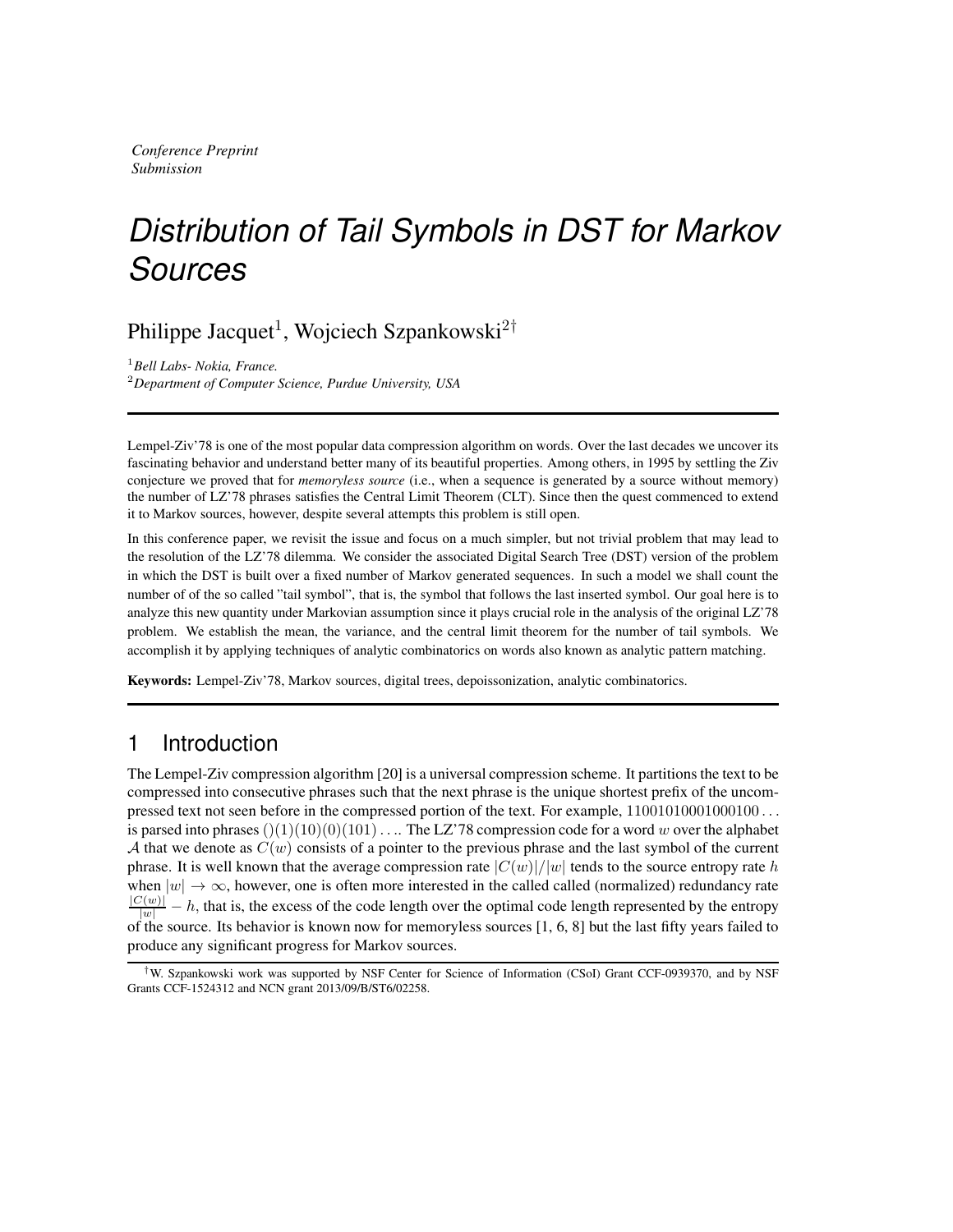It is convenient to organize the phrases (dictionary) of the Lempel-Ziv scheme in a *digital search tree* (DST) [11, 19] which represents a parsing tree. The root then contains an empty phrase. The first phrase is the first symbol, say " $a \in A$ " which is stored in a node appended to the root. The next phrase is either "a $a \in A^{2}$ " stored in another node that branches out from the node containing the first phrase "a" or a new symbol that is stored in a node attached to the root. This process repeats recursively until the text is parsed into full phrases. A detailed description can be found in [2, 6, 10, 19]; see also Fig. 1.



Fig. 1: A digital tree representation of the Lempel-Ziv parsing for the string  $11001010001000100...$ into phrases  $()(1)(10)(0)(101)$ ... where () is the empty phrase stored in the root

Let a text  $w$  be generated over an alphabet  $A$ , and let  $\mathcal{T}(w)$  be the associated digital search tree constructed by the algorithm. Each node in  $\mathcal{T}(w)$  corresponds to a phrase in the parsing algorithm. Let  $L(w)$  be the (total) path length in  $\mathcal{T}(w)$ , that is, the sum of all paths from the root to all nodes (i.e., the sum of phrases which is also the text length). We have  $L(w) = |w|$  (if all phrases are full). We also note that the compression code  $C(w)$  is a description of  $\mathcal{T}(w)$ , node by node in the order of creation. The compressed code length is then  $|C(w)| = \sum_{k=1}^{M(w)} \lceil \log_2(k) \rceil + \lceil \log_2(|A|) \rceil$  where  $M(w)$  is the number of full phrases needed to phrases w, and the pointer to the kth node requires at most  $\lceil \log_2 k \rceil$ bits, while and the next symbol costs  $\lceil \log_2 |\mathcal{A}| \rceil$  bits. To simplify, we shall assume throughout that  $|C(w)| =$  $M(w)$  (log( $M(w)$ ) + log( $|\mathcal{A}|$ )).

To understand LZ'78 behavior one must analyze the limiting distribution of  $M(w)$  and/or  $L(w)$ . Indeed, let  $|w| = n$  and denote  $L_n := L(w)$  and  $M_n = M(w)$ . It is is well known that  $P(M_n > m) = P(L_m < n)$  linking the number of phrases  $M_n$  to the path length  $L_n$  in the associated DST. For memoryless sources, this relation and the so called renewal equation are sufficient to analyze the limiting distribution of  $M_n$  since one starts with a digital search tree built from m *independently* generated strings [6, 8]. However, this approach fail when the original sequence w is generated by a Markov source since the phrases carved by the LZ'78 algorithm are strongly correlated thought a forward and backward dependence. In this case we need to understand the behavior of the number of phrases that start with a symbol  $a$  and end with a symbol  $b$ . This is the main challenge one encounters when analyzing LZ'78 under Markovian assumption.

In this conference paper we propose a first step towards resolving the dependence problem between phrases. We consider *only* a digital search tree built from Markov sequences over a binary alphabet  $\mathcal{A} = \{a, b\}$ . We study here the asymptotic behavior of the following quantity. We consider n independent sequences generated by a Markov source with transition probability P. When a sequence is inserted into the DST, we call the "tail symbol" the symbol that follows the last symbol inserted in the DST. For example, in Figure 1 the tail symbol after phrase (10) is "0".

Let now  $c \in A$  be an arbitrary symbol from the alphabet, that is, it is either an "a" or a "b". We denote  $\mathbf{T}_n = (T_n^a, T_n^b)$  the random variable vector representing the number of times the symbol a appears as a tail symbol after the insertion of the *n* sequences *assuming* that all sequences start with symbol  $a \in A$ for  $T_n^a$  or symbol b representing  $T_n^b$ . For example, in Figure 1 we have  $T_8^{(0)} = 5$ . Notice that we have a

.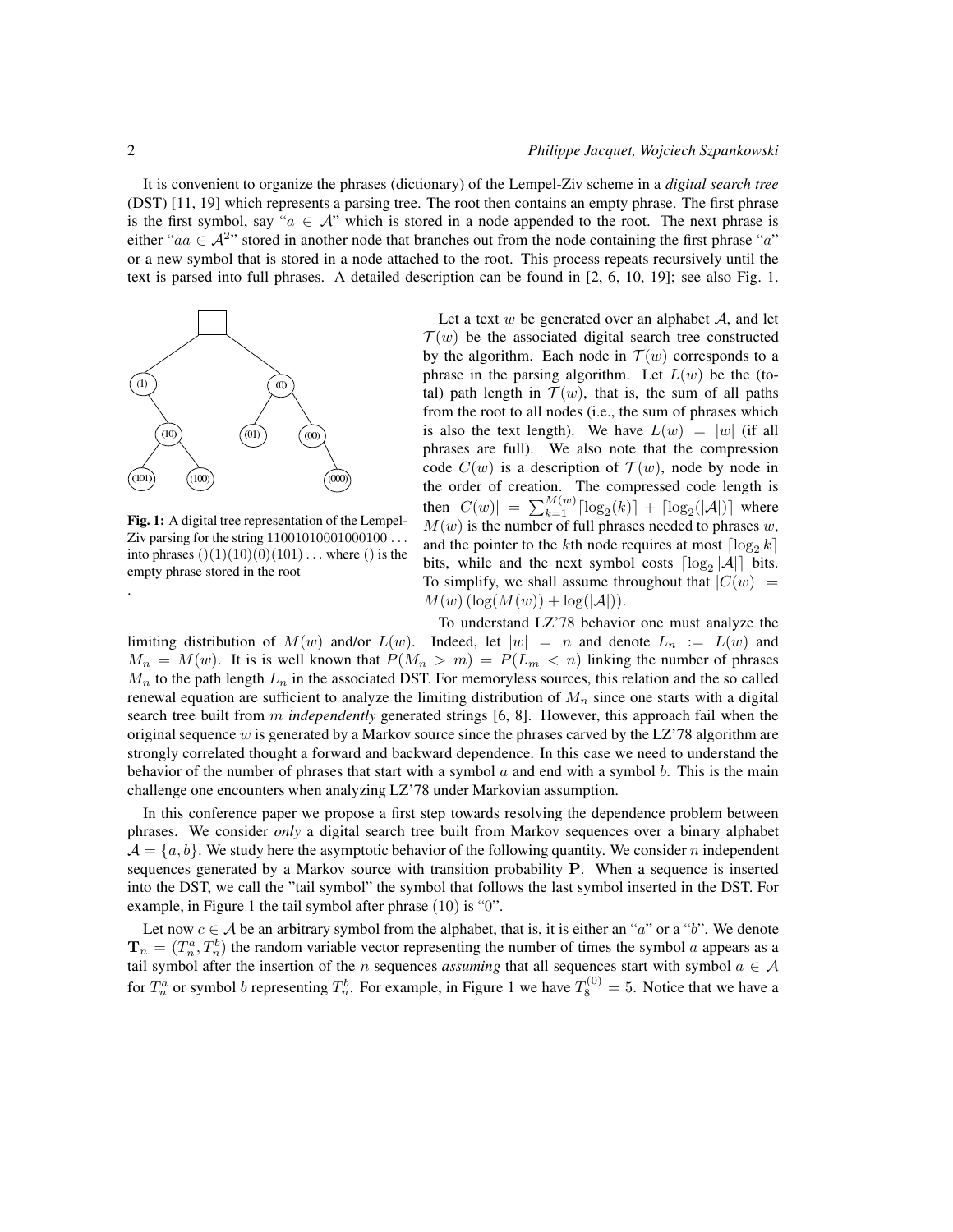stochastic recursion

$$
T_{n+1}^c = \delta_a + T_{n_a}^a + T_{n_b}^b \tag{1}
$$

where  $\delta_a$  is equal to 1 when the second symbol of the first sequence is a and is equal to 0 otherwise. The quantity  $n_c$  is the number of sequences inserted after the first sequence such that their second symbol is equal to  $c$  (thus they fork to the subtree corresponding to  $c$  in the DST). Our goal in this paper is to analyze probabilistic behavior of  $T_n$ ; in particular, its mean and variance, and its limiting distribution. In the Concluding remarks of this paper we show how analysis of  $T_n$  can lead to a characterization of LZ'78 algorithm.

Let us now briefly review literature on LZ'78 and DST analysis. Our ultimate goal is to prove the Central Limit Theorem (CLT) for the number of phrases and establish precise rate of decay of the LZ'78 code redundancy for Markov sources. For memoryless sources, this result was already proved in our 1995 paper [6] while the average redundancy was presented in [14, 16], It should be pointed out that since our 1995 paper [6] no simpler, in fact, no new proof of CLT was presented except the one by Neininger and Rüschendorf [15] but only for *unbiased* memoryless sources (as in [1]). The proof of [15] applies the so called *contraction method*. The only known to us analysis of LZ'78 for Markov sources is presented in [9], but the authors restricted their attention to a single phrase. An attempt to analyze of the LZ'78 for Markov sources was reported in [12].

Regarding analysis of digital search trees, and in general digital trees, more is known. The reader is refer to our book [10] for details. Digital trees for memoryless sources were analyzed in [1, 3, 14, 19]. Digital trees under Markovian models were analyzed in [5, 9, 13].

## 2 Main Results

In this section we present our main results delaying most of the proofs till the last section. We consider a stationary source generating a sequence of symbols drawn from a finite alphabet  $A$ . We assume that the source is stationary and ergodic. We will consider a Markovian process of order 1 with the transition matrix  $\mathbf{P} = [P(a|b)]_{a,b \in \mathcal{A}}$ . For this conference paper we assume that  $P(a|b) > 0$  for all  $a, b\mathcal{A}$ . Extensions to finite alphabet and higher order Markov is possible since a Markovian source of order  $r$  is simply a Markovian source of order 1 over the alphabet  $A^r$ .

In this section we shall analyze  $T_n^c$  representing the number of times the symbol a appears as a tail symbol after the insertion of the n sequences *assuming* that all sequences are generated by a Markov source with transition probability P and all sequences start with symbol  $c \in A$ . We have already observed that the vector  $T^c$  satisfies the stochastic equation (1). We will translate it now into the generating function world.

For  $c \in A$  let  $D_{n,k}^c = P(T_n^c = k)$  and  $D_n^c(u) = E[u^{T_n^c}]$  be the probability generating function of  $T_n^c$ defined for a complex variable  $u$ . We have the recursion:

$$
D_{n+1}^c(u) = (P(a|c)u + 1 - P(a|c)) + \sum_{k} \binom{n}{k} P(a|c)^k P(b|c)^{n-k} D_k^a(u) D_{n-k}^b(u)
$$
 (2)

subject to (i)  $D_0^c(u) = 1$  and (ii)  $D_1^c(u) = P(a|c)u + 1 - P(a|c)$ . Furthermore, define the bivariate Poisson transform

$$
D_c(z, u) = \sum_{n \ge 0} \mathbf{E}[u^{T_n^c}] \frac{z^n}{n!} e^{-z}
$$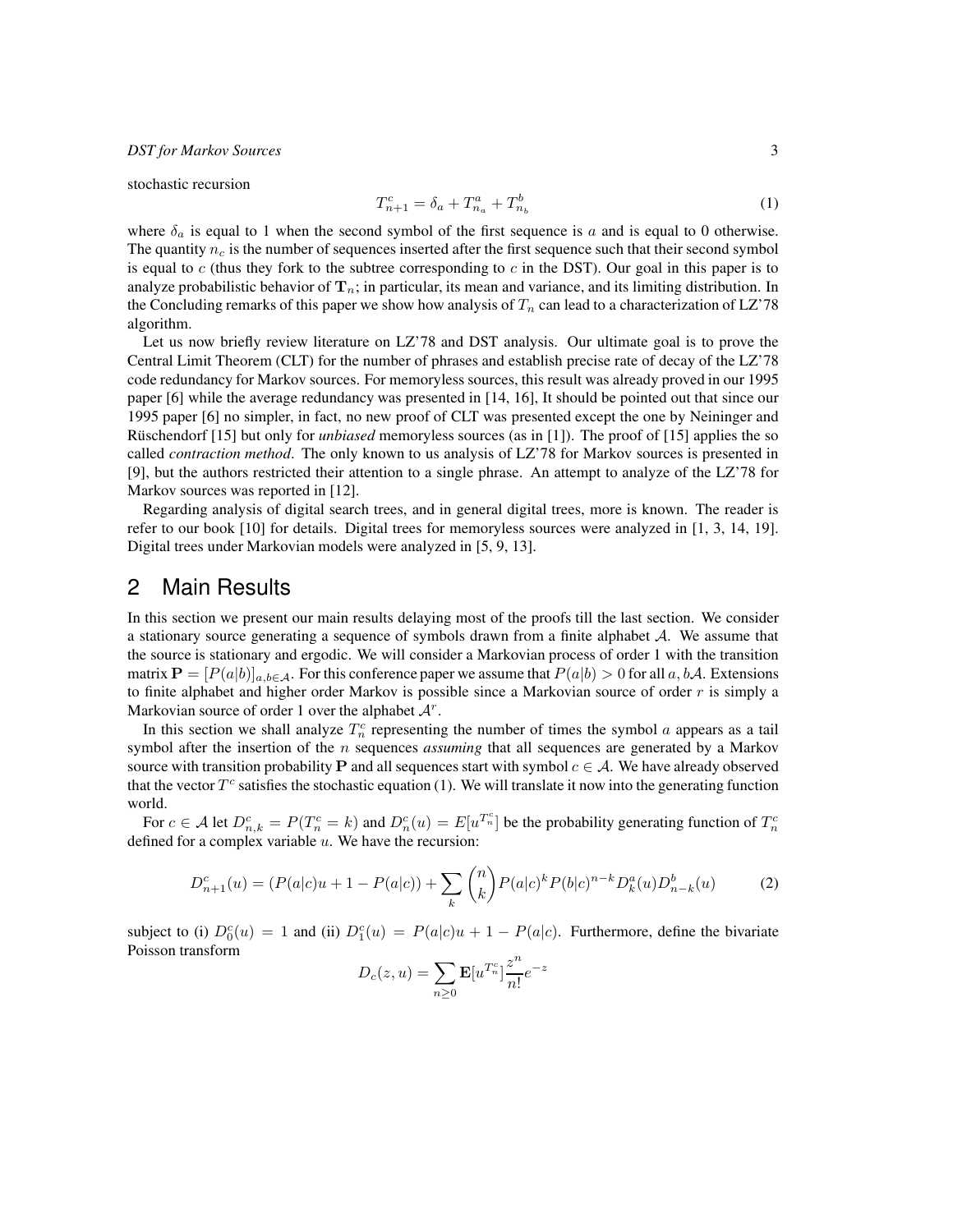be the Poisson transform of  $T_n^c$ . It satisfies the following differential-functional equation

$$
\partial_z D_c(z, u) + D_c(z, u) = D_1^c(u) D_a(P(a|c)z, u)) \cdot D_b(P(b|c)z, u)
$$
\n(3)

with  $D_c(z, 1) = 1$  where  $\partial_z$  is the partial derivative with respect to variable z. We also sometimes write  $f_z(z, u) := \partial_z f(z, u).$ 

We now focus on the first Poisson moment  $X_c(z) = \partial_u D_c(z, 1)$  where  $\partial_u$  is the derivative with respect to variable u. We also study the Poisson variance  $V_c(z) = \partial_u^2 D_c(z, 1) + X_c(z) - (X_c(z))^2$ , and the limiting distribution of  $T_n^c$ . After finding asymptotic behavior of the Poisson mean  $X_c(z)$  and variance  $V_c(z)$  for large  $z \to \infty$  we invoke the depoissonization lemma of [7] to extract the original mean and variance:

$$
\mathbf{E}[T_n^c] = X^c(n) - \frac{1}{2}nX_z^c(n) + \cdots, \quad \text{Var}[T_n^c] = V^c(n) - n[X_z(n)]^2 z + \cdots.
$$

Let us start with the Poisson mean  $X^c(z)$ . Taking the derivative of (3) with respect to u and setting  $u = 1$  we find

$$
\partial_z X_c(z) + X_c(z) = P(a|c) + X_a(P(a|c)z) + X_b(P(b|c)z). \tag{4}
$$

To complete this equation we need to calculate the initial values of  $\mathbf{E}[T_n^c]$ . It is easy to see that

$$
\mathbf{E}[T_0^c] = 0, \quad \mathbf{E}[T_1^c] = P(a|c), \quad \mathbf{E}[T_2^c] = P(a|c) + P(a|c)P(a|a) + P(b|c)P(a|b).
$$
 (5)

In a similar fashion we can derive the differential-functional equation for the Poisson variance. After some tedious algebra we arrive at

$$
\partial_z V_c(z) + V_c(z) = P(a|c) - P^2(a|c) + [\partial_z X_c(z)]^2 + V_a(P(a|c)z) + V_b(P(b|c)z). \tag{6}
$$

Both differential-functional system of equations (3) and (5) can be solved using complicated Mellin transform approach. We will provide details of our approach in the next section. For now we need to introduce some extra notation to present our main results.

For complex s define

$$
\mathbf{P}(s) = \begin{bmatrix} P(a|a)^{-s} & P(b|a)^{-s} \\ P(a|b)^{-s} & P(b|b)^{-s} \end{bmatrix}.
$$
 (7)

For such  $P(s)$  we denote by  $\lambda(s)$  the main eigenvalue. We also need another matrix

$$
\mathbf{Q}(s) = \prod_{i \ge 1} (\mathbf{I} - \mathbf{P}(s - i))^{-1} \prod_{j = -\infty}^{j = -2} (\mathbf{I} - \mathbf{P}(j))
$$

which is well defined for  $\Re(s) \in (-2, 0)$ . We also define  $\langle x, y \rangle$  as the scalar product of vectors x and y. Now we are in the position to formulate our main result.

Theorem 1 *Consider a digital search tree (DST) built over* n *independent sequences generated by a Markov source. For*  $(a, b, c) \in \mathcal{A}^3$  *define* 

$$
\alpha_{abc} = \log \left[ \frac{P(a|b)P(c|a)}{P(c|b)} \right].
$$
\n(8)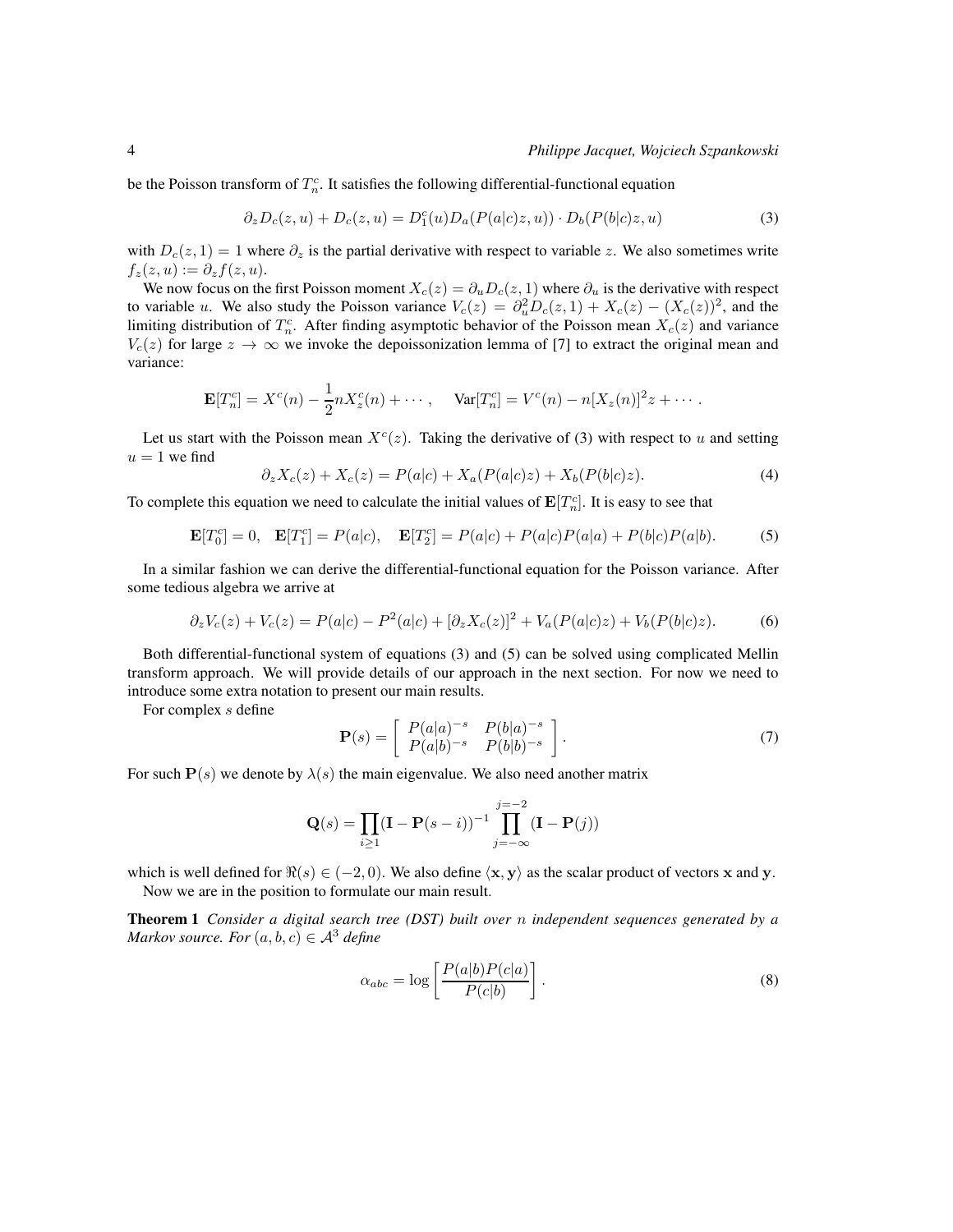(i) [Aperiodic case] *If not all* {αabc} *are rational, then*

$$
\mathbf{E}[T_n^a] = n \left( \pi_a + \frac{1}{\lambda'(-1)} \mathbf{1} \langle (\pi'(-1) + \pi \mathbf{Q}'(-1)) (\mathbf{I} - \mathbf{P}) \mathbf{P} \mathbf{e}_a \rangle \right) \mathbf{1} + o(n). \tag{9}
$$

[Periodic case] *If all*  $\{\alpha_{abc}\}$  *are rationally related, then for some*  $\varepsilon > 0$ 

$$
\mathbf{E}[T_n^a] = n \left( \pi_a + \frac{1}{\lambda'(-1)} \mathbf{1} \langle (\pi'(-1) + \pi \mathbf{Q}'(-1)) (\mathbf{I} - \mathbf{P}) \mathbf{P} \mathbf{e}_a \rangle + Q_a^1(n) \right) \mathbf{1} + O(n^{-1+\epsilon}) \tag{10}
$$

where  $Q_a^1(n)$  is a periodic function.

(ii) [Variance] *The variance*  $\text{Var}[T_n^a]$  *grows linearly, that is*  $\text{Var}[T_n^a] = \Theta(n)$  *for*  $a \in \mathcal{A}$ *. More precisely,* 

$$
\text{Var}[T_n^a] = n(\omega_a + Q_a^2(n)) + o(n)
$$

where  $\omega_a$  is given explicitly in (28) of Theorem 2 (see Section 3.2), and  $Q_a^2(n)$  is a nonzero periodic *function for rationally related case, and zero otherwise.* (iii) [Central Limit Theorem] *For any*  $c \in A$  *we have* 

$$
\frac{T_n^c - \mathbf{E}[T_n^c]}{\text{Var}[T_n^c]} \to N(0, 1)
$$

*where* N(0, 1) *denotes the standard normal distribution.*

We notice that, unexpectedly, the number of tail symbols equal to a is not converging to  $n\pi_a$  as we should expect from a Markovian sequence converging to its stationary state when the length of the sequence increase. It departs from the stationary distribution by the term  $\frac{1}{\lambda'(-1)}\langle (\pi'(-1)+\pi Q'(-1))$  (I –  $\mathbf{P}|\mathbf{Pe}_a\rangle$ . The reason is that the tail symbol is picked up at random in the sequence but occurs when the sequence path leaves the tree and this introduce a non trivial bias.

# 3 Proofs

In this section we prove separately Theorem 1(i), then Theorem 1(ii), and finally Theorem 1(iii).

# *3.1 Proof of Theorem 1(i): Mean*

We first analyze asymptotically  $\mathbf{X}(z) = (X_a(z), X_b(z))$  that satisfies the system of differential-functional equations (4). We solve this system, and then apply Mellin transform and depoissonization to prove Theorem 1(i).

Since for all integer n, we have  $T_n^c \le n$ , we notice that the function  $X_c(z)$  is  $O(z)$  both when  $z \to \infty$ and when  $z \to 0$ . Thus the function  $\mathbf{X}(z)$  has no Mellin transform. To correct this we introduce  $\tilde{X}_c(z) =$  $X_c(z) - G_c(z)$  with  $G_c(z) = (\mathbf{E}[T_1^c]z + \mathbf{E}[T_2^c]z^2/2)e^{-z}$  which is  $O(z^3)$  when  $z \to 0$ , where  $\mathbf{E}[T_1^c]$  and  $\mathbf{E}[T_1^c]$  are defined in (5).

The Mellin transform  $X_c^*(s)$  of  $\tilde{X}_c(z)$  on the strip  $\Re(s) \in ]-3,-1[$  exists. The Mellin transform of  $\partial_z \tilde{X}_c(z)$  exists too on the strip  $\Re(s) \in ]-2,0[$ . Thus the two Mellin transforms coexist on the strip  $\Re(s) \in ]-2, -1[$  and satisfies [19]

$$
-(s-1)(X_c^*(s-1)+G_c^*(s))+X_c^*(s)+G_c^*(s)=P(a|c)^{-s}(X_a^*(s)+G_a^*(s))+P(b|c)^{-s}(X_b^*(s)+G_b^*(s))\\
$$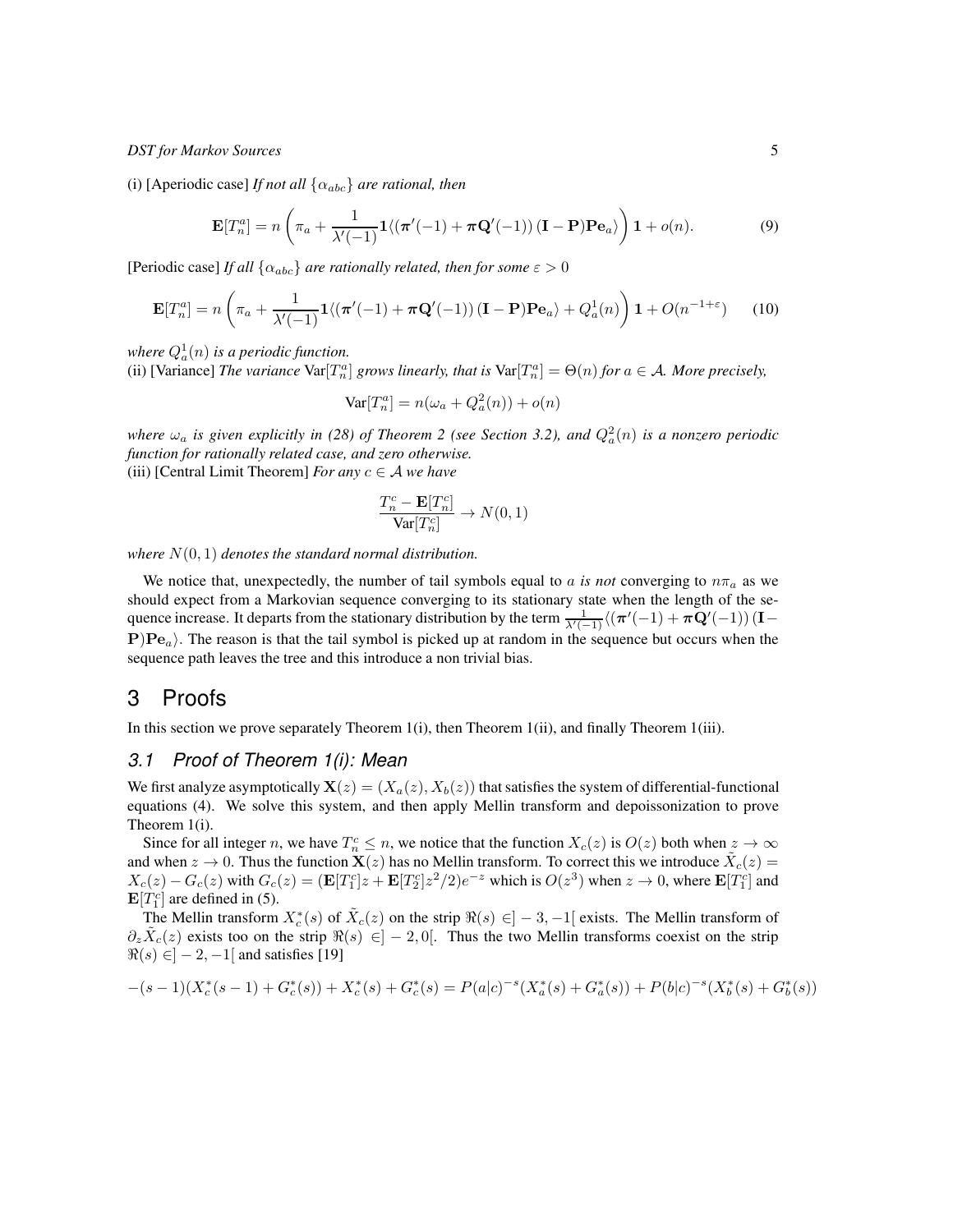where  $G_c^*(s)$  for  $c \in \mathcal{A}$  is the Mellin transform of  $G_c(z)$  and has the explicit expression  $\mathbf{E}[T_1^c]\Gamma(1+s)$  +  $\mathbf{E}[T_2^c]\Gamma(s+2)/2$ . This expression is here for completeness.

An alternative but convenient way to see this equations is to consider the vector  $\mathbf{X}^*(s)$  made of the quantities  $X_c^*(s)$ , which is also the Mellin transform of the vector  $\mathbf{X}(z)$  made of the coefficients  $\tilde{X}_c(z)$ . This yields the linear equation

$$
-(s-1)(\mathbf{X}^*(s-1)+\mathbf{G}^*(s-1))+\mathbf{X}^*(s)+\mathbf{G}^*(s)=\mathbf{P}(s)(\mathbf{X}^*(s)+\mathbf{G}^*(s))
$$
(11)

where  $\mathbf{G}^*(s)$  is the vector of the  $G_c^*(s)$ . It can be rewritten in

$$
(s-1)(\mathbf{X}^*(s-1)+\mathbf{G}^*(s-1))=(\mathbf{I}-\mathbf{P}(s))(\mathbf{X}^*(s)+\mathbf{G}^*(s)).
$$

This kind of equation has been studied in [9] where we introduce a new function  $x(s)$  defined as

$$
\mathbf{X}^*(s) + \mathbf{G}^*(s) = \Gamma(s)\mathbf{x}(s)
$$

for some function  $\mathbf{x}(s)$ . Thus the equation becomes  $\mathbf{x}(s-1) = (\mathbf{I} - \mathbf{P}(s))\mathbf{x}(s)$ , which leads to

$$
\mathbf{x}(s) = \prod_{i \ge 0} (\mathbf{I} - \mathbf{P}(s - i))^{-1} \mathbf{K}
$$

where  $K$  is a constant vector. Notice that the matrices very likely don't commute thus the product order is specified from the left to right. Indeed we have

$$
\mathbf{K} = \left(\prod_{j\geq 2} (\mathbf{I} - \mathbf{P}(-j))^{-1}\right)^{-1} \mathbf{x}(-2) = \prod_{j=-\infty}^{j=2} (\mathbf{I} - \mathbf{P}(j))\mathbf{x}(-2).
$$
 (12)

To handle it we need an explicit formula for  $x(-2)$ . The following lemma from [9] is useful in this regard. We provide a proof for completeness.

**Lemma 1** Let  $\{f_n\}_{n=0}^{\infty}$  be a sequence of real numbers having the Poisson transform

$$
\widetilde{F}(z) = \sum_{n=0}^{\infty} \widetilde{f}_n \frac{z^n}{n!} e^{-z} := \sum_{n=0}^{\infty} f_n \frac{z^n}{n!},
$$
\n(13)

*which is an entire function. Furthermore, let its Mellin transform* F(s) *have the following factorization*

$$
F(s) = \mathcal{M}[\widetilde{F}(z); s] = \Gamma(s)\gamma(s).
$$

*Assume that*  $F(s)$  *exists for*  $\Re(s) \in (-2, -1)$ *, and that*  $\gamma(s)$  *is analytic for*  $\Re(s) \in (-\infty, -1)$ *. Then* 

$$
\gamma(-n) = \sum_{k=0}^{n} {n \choose k} (-1)^k \tilde{f}_k = (-1)^n f_n, \text{ for } n \ge 2.
$$
 (14)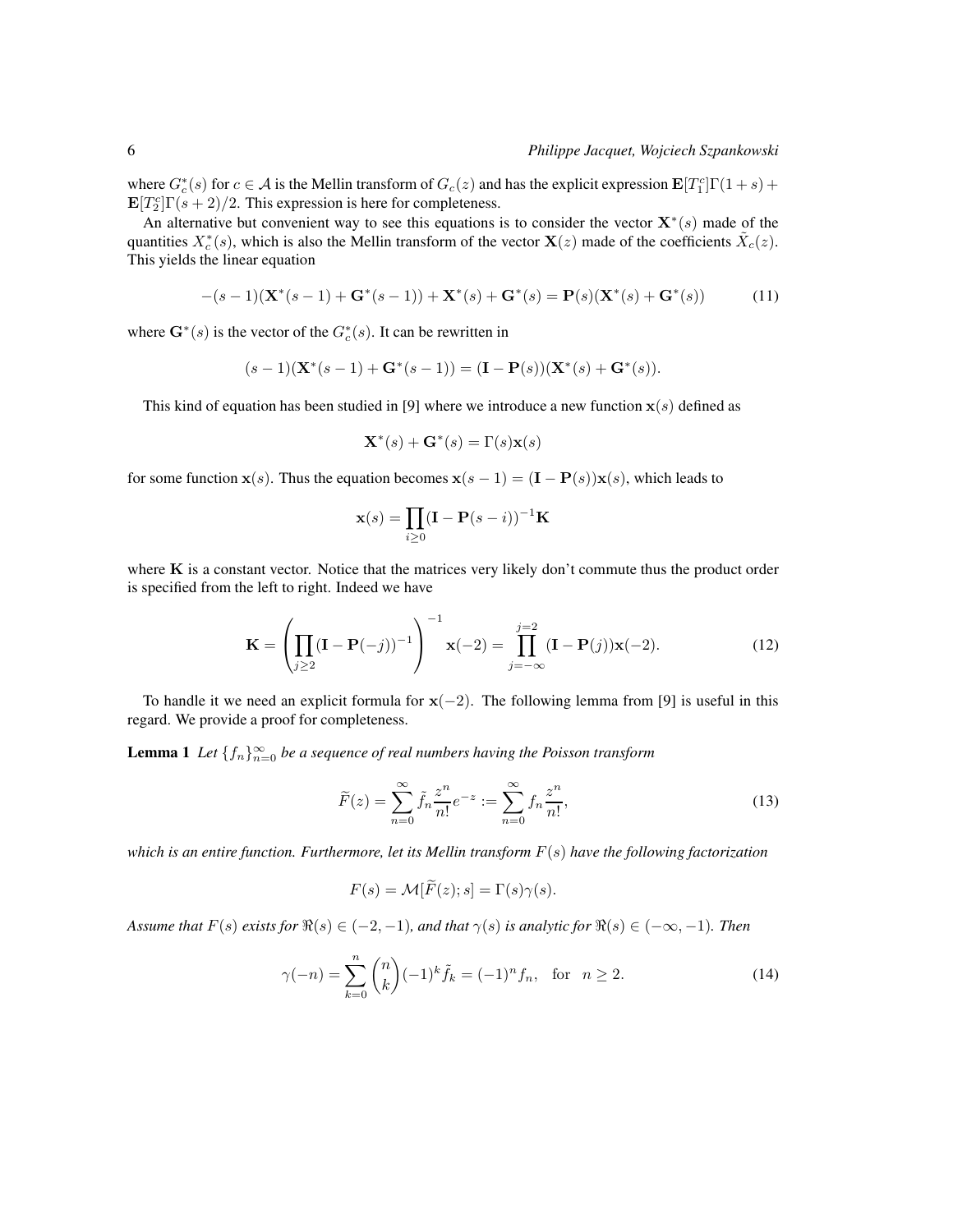**Proof:** Notice that  $f_n$  and  $\tilde{f}_n$  are related by [19]

$$
\tilde{f}_n = \sum_{k=0}^n \binom{n}{k} (-1)^{n-k} f_k, \quad n \ge 0.
$$

Define for some fixed  $M \ge 2$ , the function  $\widetilde{F}_M(z) = \sum_{n=0}^{M-1} f_n \frac{z^n}{n!}$  $\frac{z^n}{n!}$ . Due to our assumptions, we can continue  $F(s)$  analytically to the whole complex plane except  $s = -2, -3, \dots$ . In particular, for  $\Re(s) \in$  $(-M, -M + 1)$  we have

$$
F(s) = \mathcal{M}[F(z) - F_M(z); s].
$$

As  $s \to -M$ , due to the factorization  $F(s) = \Gamma(s)\gamma(s)$ , we have

$$
F(s) = \frac{1}{s+M} \frac{(-1)^M}{M!} \gamma(-M) + O(1) ;
$$

thus by the inverse Mellin transform, we have

$$
\widetilde{F}(z) - \widetilde{F}_M(z) = \frac{(-1)^M}{M!} \gamma(-M) z^M + O(z^{M+1}) \quad \text{as} \quad z \to 0 \,. \tag{15}
$$

But

$$
\widetilde{F}(z) - \widetilde{F}_M(z) = \sum_{i=M}^{\infty} f_n \frac{z^n}{n!} = f_M \frac{z^M}{M!} + O(z^{M+1}).
$$
\n(16)

Comparing (15) and (16) shows that  $\gamma(-M) = (-1)^M f_M = \sum_{k=0}^M {M \choose k} (-1)^k \tilde{f}_k$  for  $M \ge 2$ .

Now we can compute  $x(-2)$  using above and (5) leading to

$$
\mathbf{x}(-2) = \left[ \begin{array}{c} T_2^a - 2P(a|a) \\ T_2^b - 2P(a|b) \end{array} \right].
$$
 (17)

In another notation

$$
\mathbf{x}(-2) = (\mathbf{P}^2 - \mathbf{P})\mathbf{e}_a,\tag{18}
$$

where  $e_a$  is the vector made of a single 1 at  $a$  position and zero otherwise.

Next, we notice that the vector

$$
\Gamma(s) \prod_{i\geq 0} (\mathbf{I} - \mathbf{P}(s-i))^{-1} \prod_{j=-\infty}^{j=-2} (\mathbf{I} - \mathbf{P}(j))\mathbf{x}(-2)
$$

may have a double pole on  $s = -1$  since  $\Gamma(s)$  has a pole and also  $(I - P(s))^{-1}$  since  $I - P(-1) = I - P$ is singular. But in fact the pole multiplicity is reduced by one, as prove below. Let us also define

$$
\mathbf{Q}(s) = \prod_{i \ge 1} (\mathbf{I} - \mathbf{P}(s - i))^{-1} \prod_{j = -\infty}^{j = -2} (\mathbf{I} - \mathbf{P}(j)).
$$

Then  $x(s) = (I - P(s))^{-1} Q(s) x(-2)$ .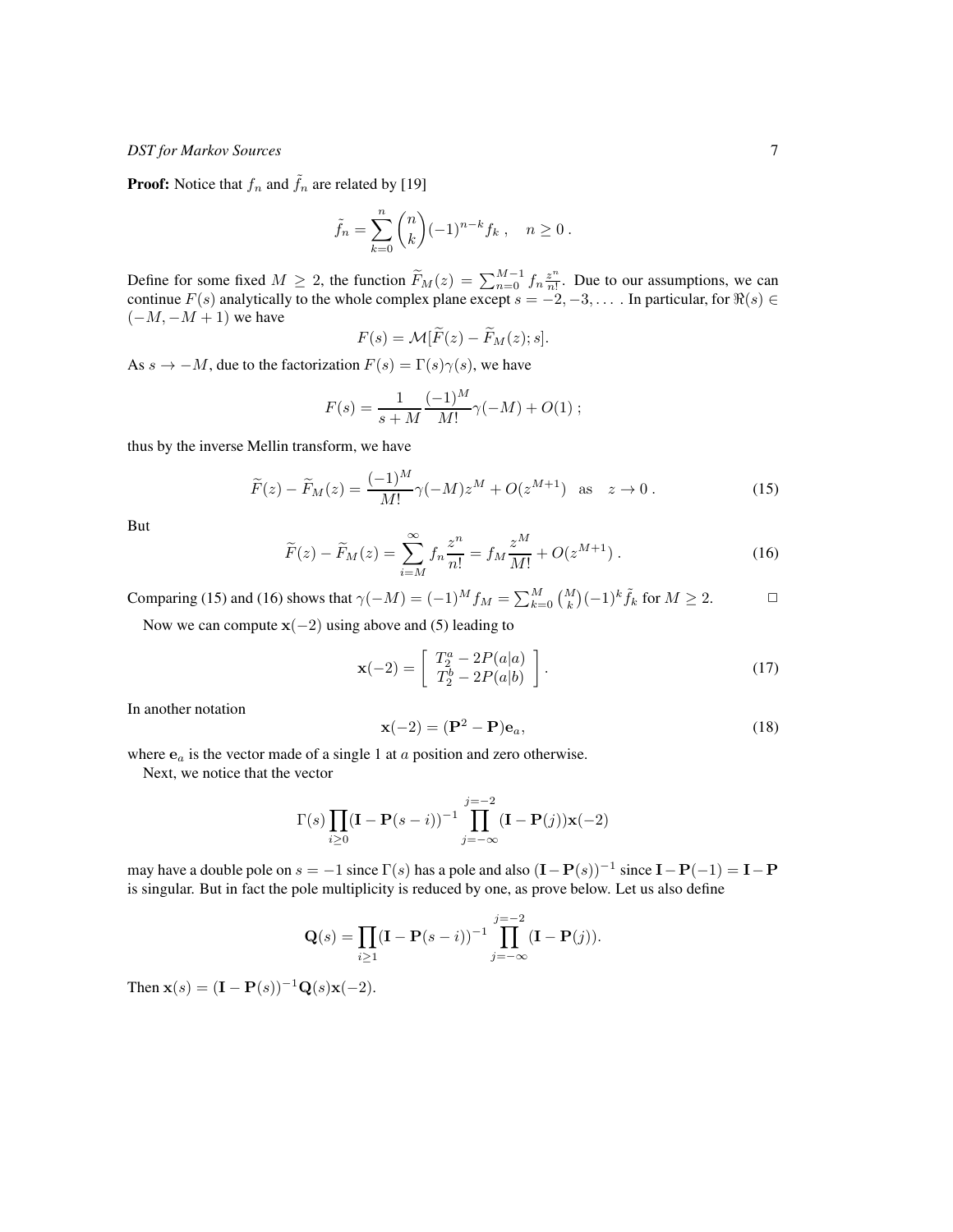We notice that when  $s \to -1$ , then  $\mathbf{Q}(s) = \mathbf{I} + (s+1)\mathbf{Q}'(-1) + O((s+1)^2)$ . Furthermore let  $\lambda(s)$  be the main eigenvalue of matrix  $P(s)$  and  $\mathbf{1}(s)$  and  $\pi(s)$  be respectively the right and left main eigenvectors. We have  $\lambda(-1) = 1$ ,  $1(-1)$  is all made of one's, and  $\pi(-1)$  is the stationary distribution of the Markov source.

From the matrix spectral representation [19] we have

$$
\mathbf{P}(s) = \lambda(s)\mathbf{1}(s) \otimes \boldsymbol{\pi}(s) + \mathbf{R}(s) = \lambda(s)\mathbf{\Pi}(s) + \mathbf{R}(s)
$$
\n(19)

where  $\mathbf{R}(s)$  is the automorphism of the eigenplan orthogonal to the main eigenvector and  $\Pi(s) = \mathbf{1}(s) \otimes \mathbf{R}(s)$  $\pi(s)$ . Note that  $\Pi \cdot \mathbf{P} = \mathbf{P} \cdot \Pi = \Pi$ . And

$$
(\mathbf{I} - \mathbf{P}(s))^{-1} = \frac{1}{1 - \lambda(s)} \mathbf{1}(-s) \otimes \pi(s)
$$
  

$$
-\frac{1}{\lambda'(-1)} (\mathbf{1}'(-1) \otimes \pi(-1) + \mathbf{1} \otimes \pi'(-1)) + \mathbf{R}(-1)^{-1} + O(s+1).
$$

Finally

$$
(\mathbf{I} - \mathbf{P}(s))^{-1} \mathbf{Q}(s) \mathbf{x}(-2) = \frac{\mathbf{1} \otimes \pi(s) (\mathbf{I} - \mathbf{P}) \mathbf{e}_a}{1 - \lambda(s)} - \frac{1}{\lambda'(-1)} (\mathbf{1}'(-1) \otimes \pi + \mathbf{1} \otimes \pi'(-1)) + \mathbf{R}^{-1}(-1) + \frac{(s+1)}{1 - \lambda(s)} \mathbf{1} \otimes \mathbf{Q}'(-1) + O(s+1).
$$

Since

$$
\frac{s+1}{1-\lambda(s)} \to -\frac{1}{\lambda'(-1)}
$$

when  $s \rightarrow -1$ , and

$$
\mathbf{\Pi} \mathbf{P} (\mathbf{I} - \mathbf{P}) \mathbf{e}_a = (\mathbf{\Pi} - \mathbf{\Pi}) \mathbf{e}_a = 0.
$$

Also

$$
\mathbf{R}^{-1}(-1)(\mathbf{I} - \mathbf{P})\mathbf{P}\mathbf{e}_a = \mathbf{P}\mathbf{e}_a - \langle \pi \mathbf{P} \mathbf{e}_a \rangle \mathbf{1} = \mathbf{P}\mathbf{e}_a - \langle \pi \mathbf{e}_a \rangle \mathbf{1}.
$$
 (20)

We finally have

$$
\lim_{s \to -1} \mathbf{x}(s) = \mathbf{P} \mathbf{e}_a - \pi_a \mathbf{1} - \frac{1}{\lambda'(-1)} \mathbf{1} \langle (\boldsymbol{\pi}'(-1) + \boldsymbol{\pi} \mathbf{Q}'(-1)) (\mathbf{I} - \mathbf{P}) \mathbf{P} \mathbf{e}_a \rangle, \tag{21}
$$

where  $\pi_a$  is the coefficient of the stationary distribution  $\pi$  on symbol  $a$ .

Now we are in position to establish asymptotics of  $X_c(z)$  for large z and through depoissonization asymptotics of  $\mathbf{E}[T_n^c]$ . The inverse Mellin transform is

$$
\tilde{X}_c(z) = \frac{1}{2i\pi} \int_{x-i\infty}^{x+i\infty} X_c^*(s) z^{-s} ds
$$
\n(22)

valid for all  $x \in ]-2, -1[$ . Remembering that  $T_c(z) = \tilde{X}_c(z) + P(a|c)z$  we have indeed

$$
\tilde{\mathbf{X}}(z) = \frac{1}{2i\pi} \int_{x-i\infty}^{x+i\infty} \Gamma(s)\mathbf{x}(s)z^{-s}ds - \frac{1}{2i\pi} \int_{x-i\infty}^{x+i\infty} \mathbf{G}^*(s)z^{-s}ds
$$
\n(23)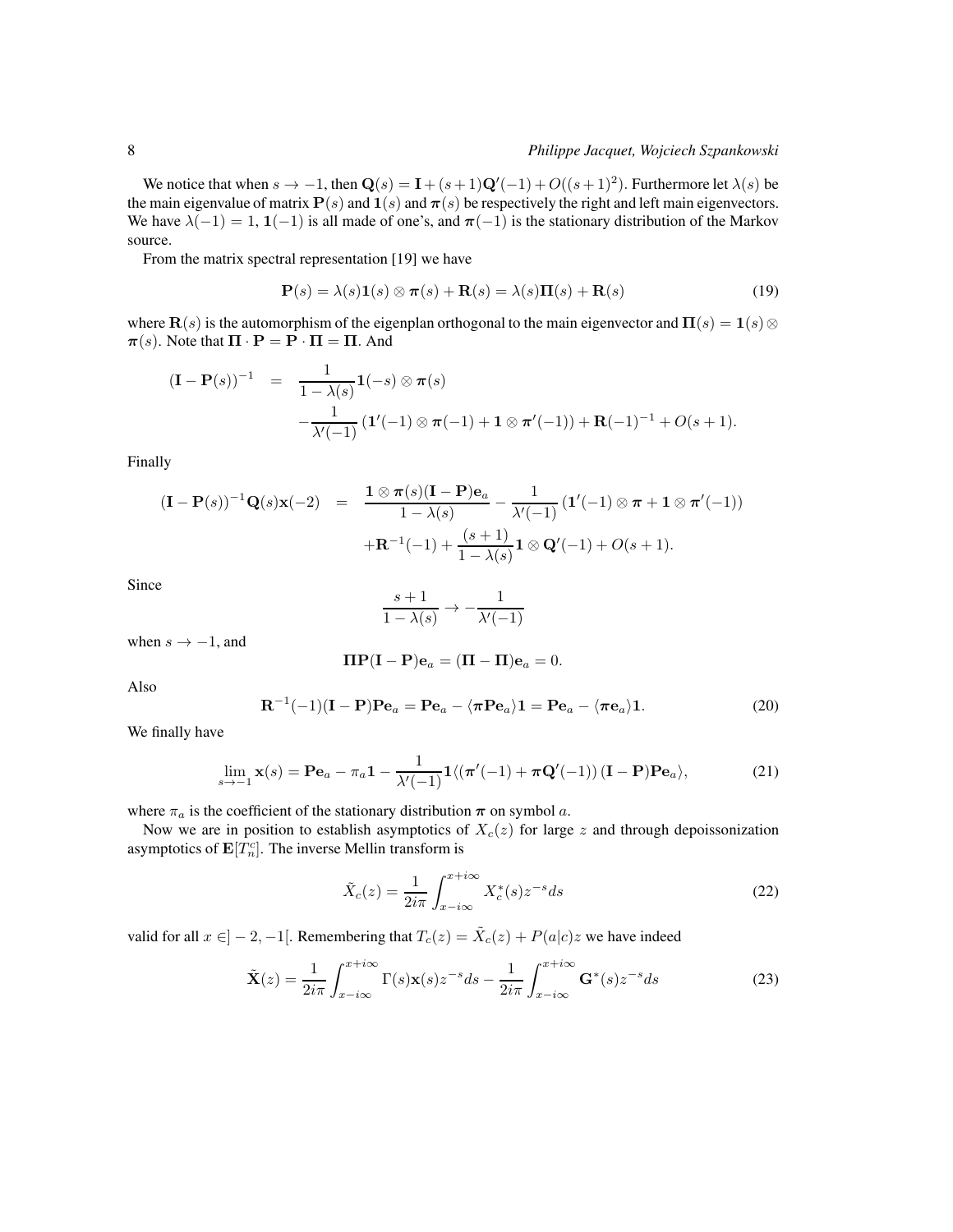We know that  $\mathbf{T}(z) - \mathbf{X}(z)$  is decaying exponentially fast when  $z \to \infty$ .

Moving the line of integration toward the right, we meet a single pole at  $s = -1$  of  $\mathbf{G}^*(s)z^{-z}$  and its residues is  $-z\mathbf{Pe}_a$ . Then

$$
\frac{1}{2i\pi} \int_{x-i\infty}^{x+i\inf ty} \mathbf{G}^*(s) z^{-s} ds = -\mathbf{P} \mathbf{e}_a + O(z^{-M})
$$

for all  $M > 0$ .

The value  $-1$  is also a simple pole for  $z^{-s}\Gamma(s)\mathbf{x}(s)$ . We know that its residue has expression

$$
-z\left(\mathbf{P}\mathbf{e}_a - \pi_a \mathbf{1} - \frac{1}{\lambda'(-1)}\mathbf{1}\langle(\pi'(-1) + \pi \mathbf{Q}'(-1))(\mathbf{I} - \mathbf{P})\mathbf{P}\mathbf{e}_a\rangle\right).
$$
 (24)

Therefore we have

$$
\mathbf{X}(z) = z \left( \pi_a + \frac{1}{\lambda'(-1)} \mathbf{1} \langle (\pi'(-1) + \pi \mathbf{Q}'(-1)) (\mathbf{I} - \mathbf{P}) \mathbf{P} \mathbf{e}_a \rangle \right) \mathbf{1} + o(z).
$$
 (25)

For irrational case, we know that  $s = -1$  is th only pole on the line  $\Re(s) = -1$ , leading to the error term  $o(z)$  coming from other poles of  $(I - P(s))^{-1}$  which may occur on the right half plan of  $s = -1$ .

But in the rational case, there is the possibility of other poles regularly spaced on the axis  $\Re(s) = -1$ with some specific matrices P detailed in [9] where the coefficients  $\alpha_{abc}$  are introduced. In these very specific cases (the uniform probability distribution on A is one of them) the  $o(z)$  term should be replaced by a term  $zQ_c(\log z) + O(z^{1-\epsilon})$ , where  $Q_c$  is a periodic vector of very small amplitude and mean zero, and  $\epsilon > 0$  depends on the matrix **P**. This proves Theorem 1(i).

## *3.2 Proof of Theorem 1(ii): Variance*

We now analyze asymptotically  $\mathbf{V}(z) = (V_a(z), V_b(z))$  that satisfies the system of differential-functional equations (6). In order to apply depoissonization, for  $\theta \in [0, \pi/2]$  we define  $\mathcal{C}(\theta)$  as the complex cone containing the complex number z such that  $|\arg(z)| \leq \theta$ . on increasing domains [4, 19, 8]

$$
\mathcal{C}_k(\theta) = \{ z, z \in \mathcal{C}(\theta) \& |z| \le \rho^k \}
$$

with  $\rho = \min_c \left\{ \frac{1}{P(a|c)}, \frac{1}{P(b|c)} \right\}.$ 

Our first goal is to prove that  $V_c(z) = O(z)$ . We shall use use the increasing domain approach [19] applied to (6) following the footsteps of the proof of Lemma 7A of [6]. From Fact 1 of [6] we conclude that

$$
V_c(z) = V_c(\rho z)e^{-z(1-\rho)} + e^{-z} \int_{\rho z}^z e^x \left( V_a(P(a|c)x) + V_b(P(b|c)x) + g(x) \right) dx \tag{26}
$$

where  $g(z) = P(a|c) - P^2(a|c) + [X_z^c(z)]^2 = O(1)$ . Indeed, it follows from Fact 1 of [6] that the differential equation like

$$
f'(z) = b(z) - a(z)f(z)
$$
 (27)

satisfies

$$
f(z) = f(z_0)e^{A(z_0) - A(z)} + \int_{z_0}^{z} b(x)e^{A(x) - A(z)}dx
$$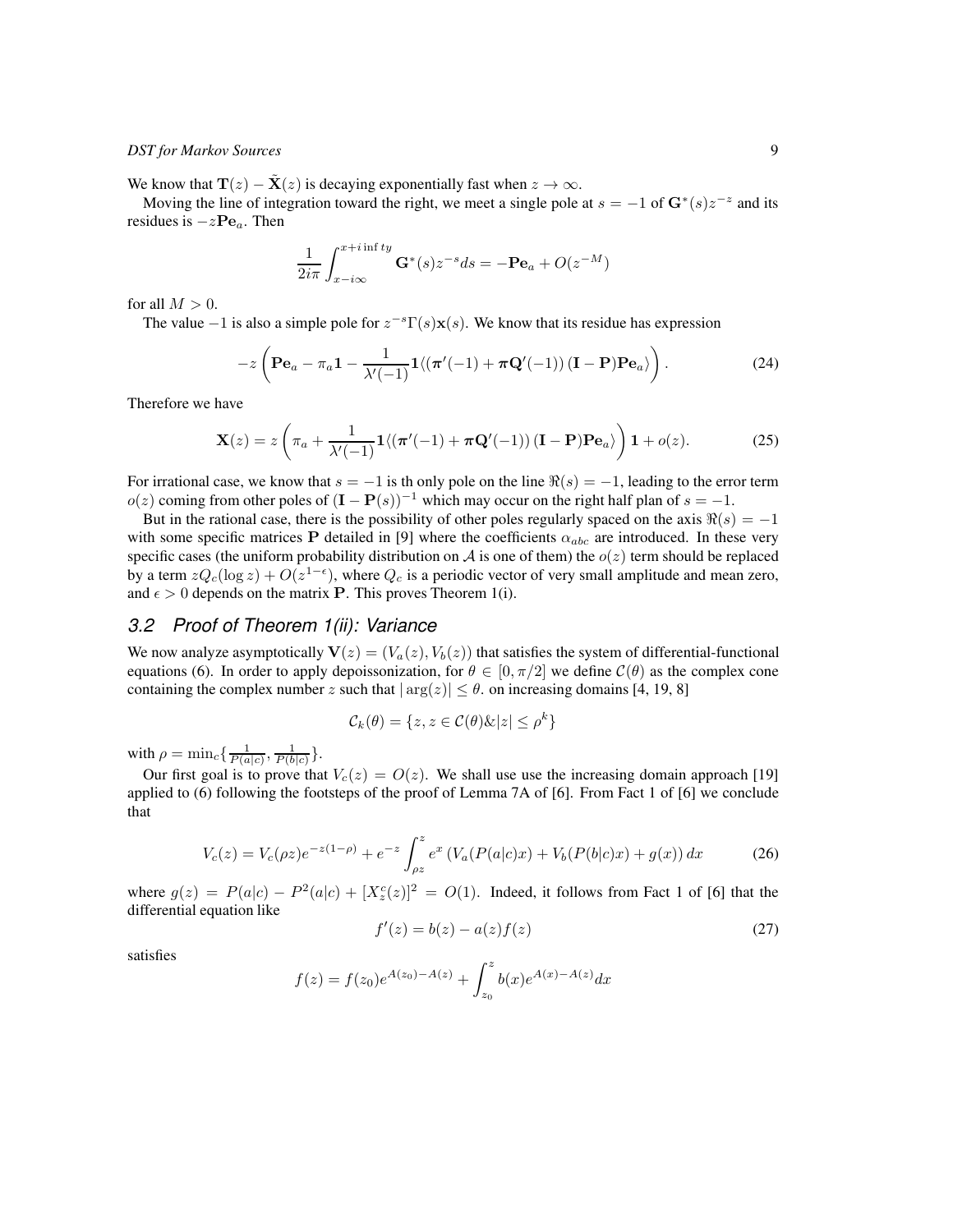where  $A(z) = \int a(z)$  is the primitive function of  $a(z)$ . Setting in (27)  $f(z) = V_c(z)$ ,  $b(z) = V_a(P(a|c)z) +$  $V_b(P(b|c)z) + g(z)$  and  $a(z) = 1$  we obtain (26).

Now we apply induction over the increasing domains. In short, we assume that for  $z \in C_k(\theta)$  we have  $|V_c(z)| \leq B_k |z|$  for some  $B_k$ . Using the induction of the increasing domains we prove, as in the Appendix of [6] that  $B_k$  are bounded. This completes the proof, after applying the depoissonization lemma of [7].

In order to find a precise estimate of the asymptotic development of  $V(z)$  we denote  $V^*(s)$  the Mellin transform of  $V(z)$ . From (6) we arrive at

$$
-(s-1)\mathbf{V}^*(s-1)+\mathbf{V}^*(s)=\mathbf{P}(s)\mathbf{V}^*(s)+\mathbf{g}^*(s),
$$

where  $\mathbf{g}^*(s)$  is the Mellin transform of the vector made of the coefficients  $(\partial_z X_c(z))^2$ . Let  $\mathbf{V}^*(s)$  =  $\Gamma(s)$ **B** $(s)$  and **g**<sup>\*</sup> $(s)$  =  $\Gamma(s)$ **G** $(s)$ . Then

**B**(s) = 
$$
(I - P(s))^{-1} (B(s - 1) + G(s))
$$
.

The quantity  $(I - P(s))^{-1}$  has a pole at  $s = -1$ . Together with  $\Gamma(s)$  it would give a double pole at  $s = -1$  which is not possible, as proved above. Indeed, notice that the coefficient at the double pole at  $s = 1$  is  $\Pi(\mathbf{B}(-2) + \mathbf{G}(-1))$ . But  $\mathbf{G}(-1)$  is the the coefficient at z of  $g(z)$  and  $\mathbf{B}(-2)$  is the coefficient at  $z^2$  of  $V(z)$ , as already proved in Lemma 1. Then we easily see that  $B(-2)+G(-1) = P^2e_a - Pe_a$ , and consequently the coefficient at the double pole at  $s = 1 -$  is equal to  $\Pi(\mathbf{P}^2\mathbf{e}_a - \mathbf{P}\mathbf{e}_a) = (\Pi - \Pi)\mathbf{e}_a = 0$ , as desired.

Therefore, the contribution of pole  $s = -1$  to the asymptotic of  $V(z)$  is  $B(-1)$  becomes

$$
\mathbf{B}(-1) = \frac{1}{\lambda'(-1)} (\langle \pi'(-1)(\mathbf{B}(-2) + \mathbf{G}(-1)) \rangle + \langle \pi(\mathbf{B'}(-2) + \mathbf{G'}(-1)) \rangle) \mathbf{1} + (\mathbf{I} - \mathbf{R}(-1))^{-1} (\mathbf{B}(-2) + \mathbf{G}(-1)).
$$

Notice also that

$$
(\mathbf{I}-\mathbf{R}(-1))^{-1}(\mathbf{P}^2\mathbf{e}_a-\mathbf{P}\mathbf{e}_a)=\langle \pi \mathbf{P} \mathbf{e}_a \rangle \mathbf{1}-\mathbf{P} \mathbf{e}_a=\langle \pi \mathbf{e}_a \rangle \mathbf{1}-\mathbf{P} \mathbf{e}_a.
$$

The real issue here is how to compute  $\mathbf{B}'(-2)$  and  $\mathbf{G}'(-1)$ . The following lemma answers this question.

**Lemma 2** Let a function  $g(z) = \sum_{n\geq 1} \frac{a_n}{n!} z^n$  and  $f(z) = g(z)e^{-z} = \sum_{n\geq 1} \frac{b_n}{n!} z^n$ . Let also  $g_k(z) =$  $\sum_{n\leq k}\frac{a_n}{n!}z^n$  and  $f_k(z)=f(z)-g_k(z)e^{-z}$  with  $f_k^*(s)$  being its Mellin transform defined for  $-k-1<\infty$  $\Re(s) < 0$ . Then

$$
\lim_{s \to -k} \left( \frac{f^*(s)}{\Gamma(s)} \right)' = f_k^*(-k) \left( \frac{1}{\Gamma(s)} \right)'_{s=-k} + \sum_{n \le k} \frac{a_n}{n!} \left( s^{(n)} \right)'_{s=-k}
$$

$$
= f_k^*(-k) (-1)^{n-1} n! + \sum_{n \le k} \frac{a_n}{n!} \left( s^{(n)} \right)'_{s=-k},
$$

where  $s^{\langle n \rangle} = \frac{\Gamma(s+n)}{\Gamma(s)} = (s+n-1) \times \cdots \times s$ .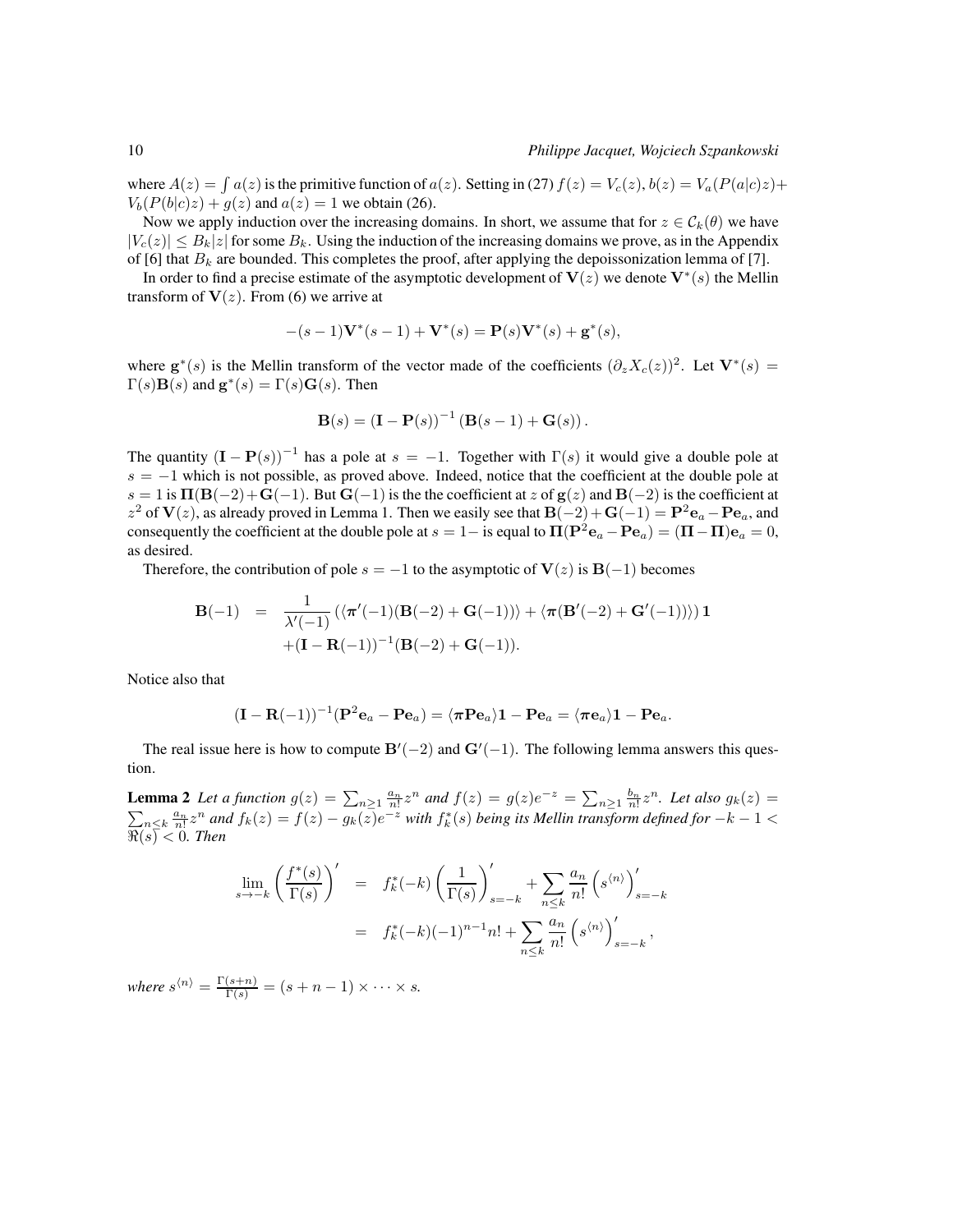**Proof:** We start with a simple identity

$$
\frac{f^*(s)-f^*_k(s)}{\Gamma(s)}=\sum_{n\leq k}\frac{a_n}{n!} s^{\langle n\rangle}
$$

which is easy to derive.. But the Mellin transform of  $f_k(z)$  and  $f_k^*(s)$  are defined for  $-k-1 < \Re(s) < 0$ . The derivative of  $f_k^*(s)/\Gamma(s)$  at  $s = -k$  is equal to  $f_k^*(-k) (\Gamma^{-1}(s))_{s=-k}^{\prime}$  since  $\Gamma^{-1}(-k) = 0$ . Finally we notice that [19]

$$
\lim_{s \to -k} \left( \frac{1}{\Gamma(s)} \right)' = \lim_{s \to -k} \frac{\Psi(s)}{\Gamma(s)} = \lim_{s \to -k} \frac{(s+n)\Psi(s)}{(s+n)\Gamma(s)} = (-1)^{n-1} n!
$$

where  $\Psi(s)$  is the psi function.  $\Box$ 

In absence of specific properties on  $f_k(z)$  there is no other way than numerical computation to get an estimate of  $f_k^*(-k)$ .

Finally, we can present a precise asymptotic expression for the variance.

**Theorem 2** *We have*  $V(z) = \omega 1z + o(z)$  *in the aperiodic case, and in the periodic case*  $V(z)$  =  $\omega1z+Q^2(\log z)z+O(z^{1-\epsilon})$  for some  $\epsilon>0$  and  $Q^2(.)$  being a periodic function of small amplitude and *mean zero, where*

$$
\omega = \frac{1}{\lambda'(-1)} \left( \langle \pi'(-1) ((\mathbf{P} - \mathbf{I}) \mathbf{P} \mathbf{e}_a \rangle + \langle \pi (\mathbf{B}'(-2) + \mathbf{G}'(-1)) \rangle \right) + \langle \pi \mathbf{e}_a \rangle.
$$
 (28)

*Notice that*  $\omega = B(-1) + Pe_a$ .

## *3.3 Proof of Theorem 1(iii): Central Limit Theorem*

In this section we prove the CLT for  $T_n^c$  for any  $c \in A$ . The proof is heavily based on our paper [8] to which we refer throughout this section. We should point out that in [8] we proved CLT for the path length in DST built over of memoryless sources. In this paper we extend the main technical part of [8] to Markov sources that hopefully will lead a the CLT for LZ'78.

Let us recall some notation. We define  $D_n^c(u) = \mathbf{E}[u^{T_n^c}]$  as the probability generating function of  $T_n^c$ . To prove that  $T_n^c$  satisfies a central limit theorem, we use Levy's continuity theorem and show that for a complex  $\tau$  we have

$$
D_n^c \left( \exp \left( \frac{\tau}{\sqrt{\text{Var}(T_n^c)}} \right) \right) e^{-\tau E(T_n^c)/\sqrt{\text{Var}(T_n^c)}} \to e^{\tau^2/2}.
$$

In order to accomplish it we first considering a Poisson version of  $D_n^c(u)$ , namely  $D_c(z, u) = \sum_n D_n^c(u) \frac{z^n}{n!}$  $\frac{z^n}{n!}e^{-z}$ that satisfies

$$
\partial_z D_c(z, u) + D_c(z, u) = D_1^c(u) D_a(P(a|c)z, u) D_b(P(b|c)z, u)
$$
\n(29)

where, for short, we write  $D_1^c(u) = uP(a|c) + P(b|c)$ .

To follow the footsteps of our proof from [8] we need to generalize deep technical result of [8], namely Theorem 10 (and its un-Poissonized version Theorem 6) to  $T_n^c$  with the Markov input. Once we prove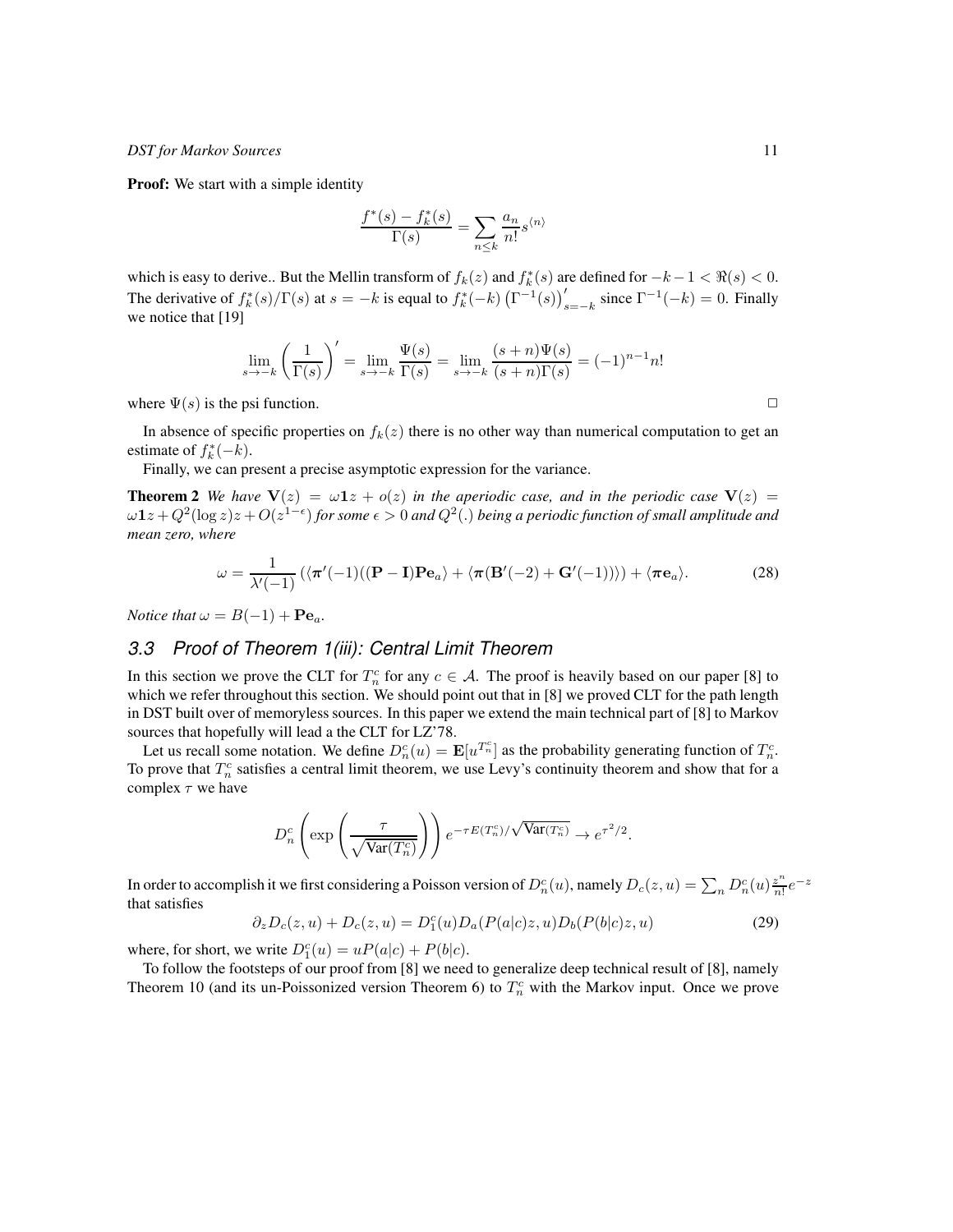.

below Theorem 3 we not only recover CLT but also large and moderate deviation for  $T_n^c$ . In this conference version we present our results for CLT.

For  $\delta > 0$  we denote  $|z^*|^{-\delta} = \max\{1, |z|^{-\delta}\}\$  in order to avoid a singular behavior when  $z \to 0$ . Theorem below is equivalent to Theorem 10 of [8].

**Theorem 3** *For all real number*  $\delta > 0$ *, there exists*  $0 < \theta < \pi/2$  *and a complex neighborhood*  $U(0)$ *of 1 such that for*  $t \in \mathcal{U}(0)$  *and*  $z \in \mathcal{C}(\theta)$   $\log(D_c(z, e^{t|z^*|^{-\delta}}))$  *exists and*  $\log(D_c(z, e^{t|z^*|^{-\delta}})) = O(z)$ *uniformly in*  $t \in \mathcal{U}(0)$ .

**Proof:** We notice that  $D_c(z,1) = 1$  thus  $\log D_c(z,1) = 0$  From now we will work with  $\tilde{D}_c(z, u) =$  $D_c(z, u)e^z$ . As in [8] we define the kernel functions  $f_c(z, u)$ :

$$
f_c(z, u) = \frac{\tilde{D}_c(z, u)}{\partial_z \tilde{D}_c(z, u)} = \frac{\tilde{D}_c(z, u)}{D_1^c(u)\tilde{D}_a (P(a|c)z, u)\tilde{D}_b (P(b|c)z, u)}
$$

Notice that  $f_c(z, 1) = 1$ . We have  $f_c(z, u) = \frac{1}{\partial_z \log \bar{D}_c(z, u)}$ . Clearly if  $f_c(z, u)$  exists and has no roots in a given domain, then the function  $\log \tilde{D}_c(z, u)$  exists in this domain. Again following [8] we are going to prove that for  $u = e^{t|z|^{-\delta}}$  we have  $f_c(z, u) = 1 + b(z, t)$  with  $b(z, t) = O(|t|)$  when z is in a complex cone  $C(\theta)$ . That way by selecting t sufficiently close to 0 (see (32) below) we will have  $f_c(z, u) = \Theta(1)$ . At the same time we prove that  $\log \tilde{D}_c(z, u)$  exists and is  $O(z)$  in  $C(\theta)$  since

$$
\tilde{D}_c(z, u) = 1 + \int_0^z \frac{dx}{f_c(x, u)}
$$

for  $z \in \mathcal{C}(\theta)$  and the integration path in  $\mathcal{C}(\theta)$ .

In fact we will prove a slightly different result which indeed implies the main result. For an arbitrary number  $\nu < 1$  and t complex we define the sequence  $u_k = e^{\nu^k t}$  and the function  $f_{c,k}(z) = f_c(z, u_k)$ . To make the connection with the main result it suffice to set  $\delta = -\frac{\log \nu}{\log \rho}$ . We denote

$$
f_{c,k}(z) = 1 + b_k(z,t),
$$
  $\frac{1}{f_{c,k}(z)} = 1 + a_k(z,t).$ 

We will prove that for all integer k and for all  $z \in \mathcal{C}_k(\theta)$  we uniformly have  $a_k(z,t) = O(|t|)$  and  $b_k(z,t) = O(|t|)$ . We will prove this property by recursion on the increasing domains  $C_k(\theta)$ . For  $k = 0$ we already checked the proposition. In passing we notice that  $a_{k+1}(z, t) = a_k(z, \nu t)$  and similarly  $b_{k+1}(z,t) = b_k(z, \nu t)$ . As in [8] we have the differential equation

$$
\partial_z f_{c,k}(z) = 1 - f_{c,k}(z)g_{c,k}(z)
$$

with

$$
g_{c,k}(z) = \frac{P(a|c)}{f_{a,k}(P(a|c)z)} + \frac{P(b|c)}{f_{b,k}(P(b|c)z)}.
$$

The resolution of the differential equation is (see also previous section)

$$
f_{c,k}(z) = 1 + \int_0^z (1 - g_{c,k}(z)) \exp(G_{c,k}(z) - G_{c,k}(x)) dx
$$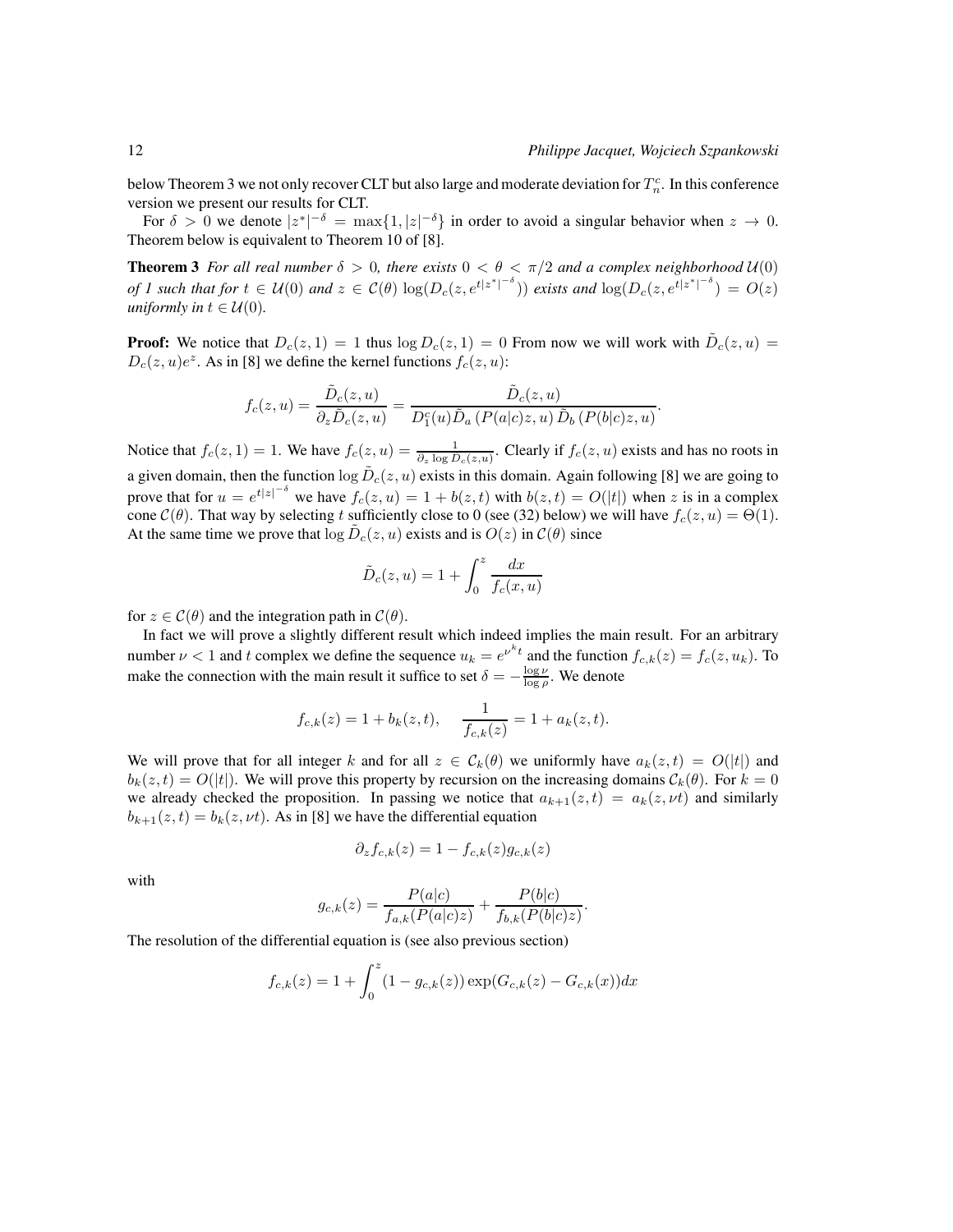with the function  $G_{c,k}(z)$  being a primitive of  $g_{c,k}(z)$ .

We notice now that when  $z \in \mathcal{C}_k$ , then  $\forall (c, d)$   $P(d|c)z \in \mathcal{C}_{k-1}(\theta)$ , therefore we can apply the recurrence hypothesis. For this purpose we denote

$$
a_k = \max_{z \in \mathcal{C}_k(\theta), c \in \mathcal{A}, t \in \mathcal{U}(0)} \left\{ \frac{|a_k(z, t)|}{|t|} \right\}.
$$

We have

$$
g_{c,k}(z) - 1 = P(a|c)a_{a,k-1}(P(a|c)z, \nu t) + P(b|c)a_{b,k-1}(P(b|c)z, \nu t)
$$

and therefore  $|g_{c,k}(z) - 1| \le a_{k-1} \nu |t|$ . Consequently

$$
|f_{c,k}(z) - 1| \le a_{k-1} \nu |t| \int_0^1 |z| \exp \left( \Re(G_{c,k}(z) - G_{c,k}(yz)) \right) dy.
$$

Now we observe that for any  $y$ 

$$
\Re\left(G_{c,k}(yz) - G_{c,k}(z)\right) = -\Re(z)(1-y) + \int_y^1 \Re((g_{c,k}(xz) - 1)z)dx \tag{30}
$$

$$
\leq (-\cos(\theta)|z| + \nu a_{k-1}|t|.|z|)(1-y). \tag{31}
$$

Consequently

$$
b_k|t| \le \nu a_{k-1}|t| \int_0^1 |z| e^{-(\cos \theta - \nu a_{k-1}|t|)|z|} dy \le \frac{\nu a_{k-1}|t|}{\cos \theta - \nu a_{k-1}|t|}.
$$

As noticed in [8] the sequences  $b_k$  and  $a_k$  converges if  $|t|$  is small enough and  $\theta$  is selected such as  $\nu/\cos\theta < 1$ .  $\nu/\cos\theta < 1.$ 

The path from the previous result to the normal limiting distribution for the  $D_c(z, u)$  and for the  $D_n^c(u)$ is now via depoissonization as detailed in [8]. In short for all values of  $\delta > 0$ , in particular for the small values, we have  $\log \tilde{D}_c(z, e^{|z|^{-\delta} t}) = O(z) = z + O(z|t|)$  for  $z \to \infty$  which translates to

$$
\log \tilde{D}_c(z, e^{|z|^{-\delta}t}) = z + T_c(z)|z|^{-\delta}t + Var_c(z)|z|^{-2\delta}t^2 + O(|z|^{1-3\delta}|t|^4).
$$

The proof of Theorem 1(iii) is complete by setting as in [8]

$$
t = \frac{\tau n^{\delta}}{\sqrt{\text{Var}T_n^c}} = O(n^{-1/2 + \delta}) \to 0
$$
\n(32)

for  $\delta < 1/2$ .

# 4 Concluding Remarks

Our ultimate goal is to solve the fifty year open problem of a full characterization of the Lempel-Ziv'78 scheme under Markovian assumption. We claim that our Theorem 1 proved in this paper is a step in the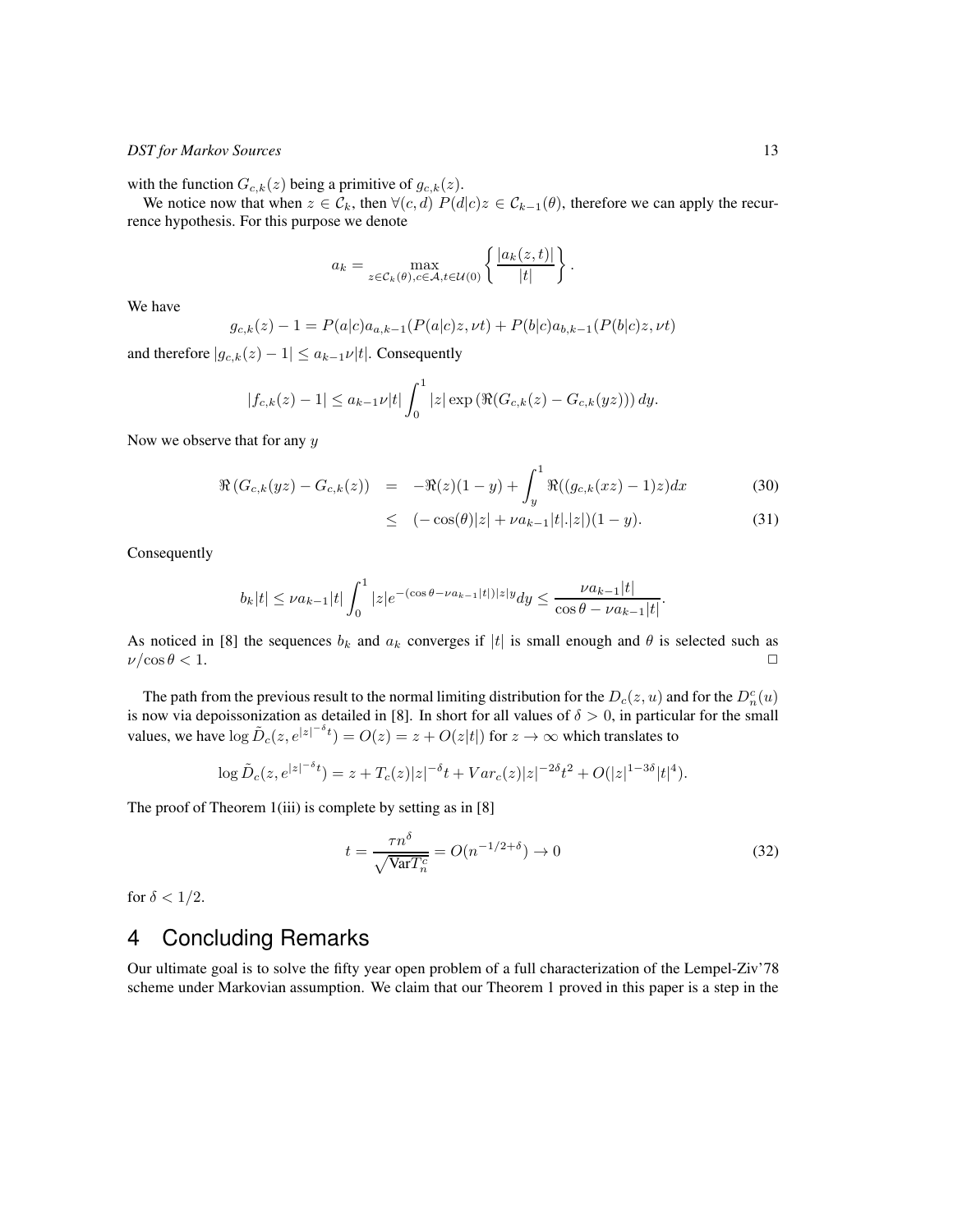direction of resolving this open problem. In this concluding remarks we provide some evidence justifying our confidence.

We recall that  $D_n^c = P(T_n^c = k)$ , and to make the notation under control we shall assume that the tail symbol involved in  $T_n^c$  could be an a or a b. It will be clear from the context. In Theorem 1 we presented our main results concerning  $D_n^c$ . Now, we show how it can be used to analyze LZ'78 scheme under Markovian assumption. It should be clear that to analyze LZ'78 with Markov input we need to study the number of phrases or blocks that start with a symbol  $c \in A$  and end with another symbol. However, it will be more convenient to consider the tail symbol, that is, the symbol that follows the last symbol of a phrase.

We shall prove the following claim.

**Lemma 3** Let  $m_a + m_b = m$ . Let  $P_{m_a,m_b}^c$  the probability that  $m_a$  blocks/phrases among the first  $m$  start *with symbol a while*  $m_b$  *start with symbol b assuming that the sequence starts with c. Then* 

$$
P^c_{m_a,m_b} \ \leq \ \sum_{k} D^a_{m_a,k} D^b_{m_b,m_a-1-k} + D^a_{m_a,k} D^b_{m_b,m_a-k},
$$

*or written differently*  $P_{m_a,m_b}^c \leq [u^{m_a}](1+u)D_{m_a}^a(u)D_{m_b}^b(u)$  where  $D_n^c(u) = \mathbf{E}[u^{T_n^c}]$  is analyzed in *Theorem 1.*

Finally, we indicate a lower bound. Let  $(c, d) \in \mathcal{A}^2$ , we denote  $D_{m,k}^{c,d}$  the probability that  $m + 1$  i.i.d Markovian sequences all starting with symbol c have k tail symbols equal to a and the last sequence has a tail symbol equal to d. The  $D_{m,k}^{c,d}$  quantity have similar recursion as the  $D_{m,k}^c$ 's and we write  $D_m^{c,d}(u) = \sum_k D_{m,k}^{c,d} u^k.$ 

**Lemma 4** We have  $P_{m_a+1,m_b}^a \geq [u^{m_a}]D_{m_a}^{a,a}(u)D_{m_b}^b(u)$ .

This and Lemma 3 will allow us to bound  $P_{m_a,m_b}$  between two normal distributions of very similar mean and variance. Stay tuned!

## References

- [1] D. Aldous, and P. Shields, A Diffusion Limit for a Class of Random-Growing Binary Trees, *Probab. Th. Rel. Fields*, 79, 509–542, 1988.
- [2] T.M. Cover and J.A. Thomas, *Elements of Information Theory*, Second edition. John Wiley & Sons, New York, 2006.
- [3] Fayolle, J., Ward, M. D. Analysis of the average depth in a suffix tree under a Markov model. In *International Conference on Analysis of Algorithms DMTCS*, proc. AD (Vol. 95, p. 104), 2005.
- [4] P. Jacquet, P., M. Régnier, M. (1987). Normal limiting distribution of the size of tries. In Proceedings of the 12th IFIP WG 7.3 International Symposium on Computer Performance Modelling, Measurement and Evaluation (pp. 209-223). North-Holland Publishing Co..
- [5] P. Jacquet, W. Szpankowski, Analysis of digital tries with Markovian dependency. *IEEE Transactions on Information Theory*, 37(5), 1470-1475, 1991.